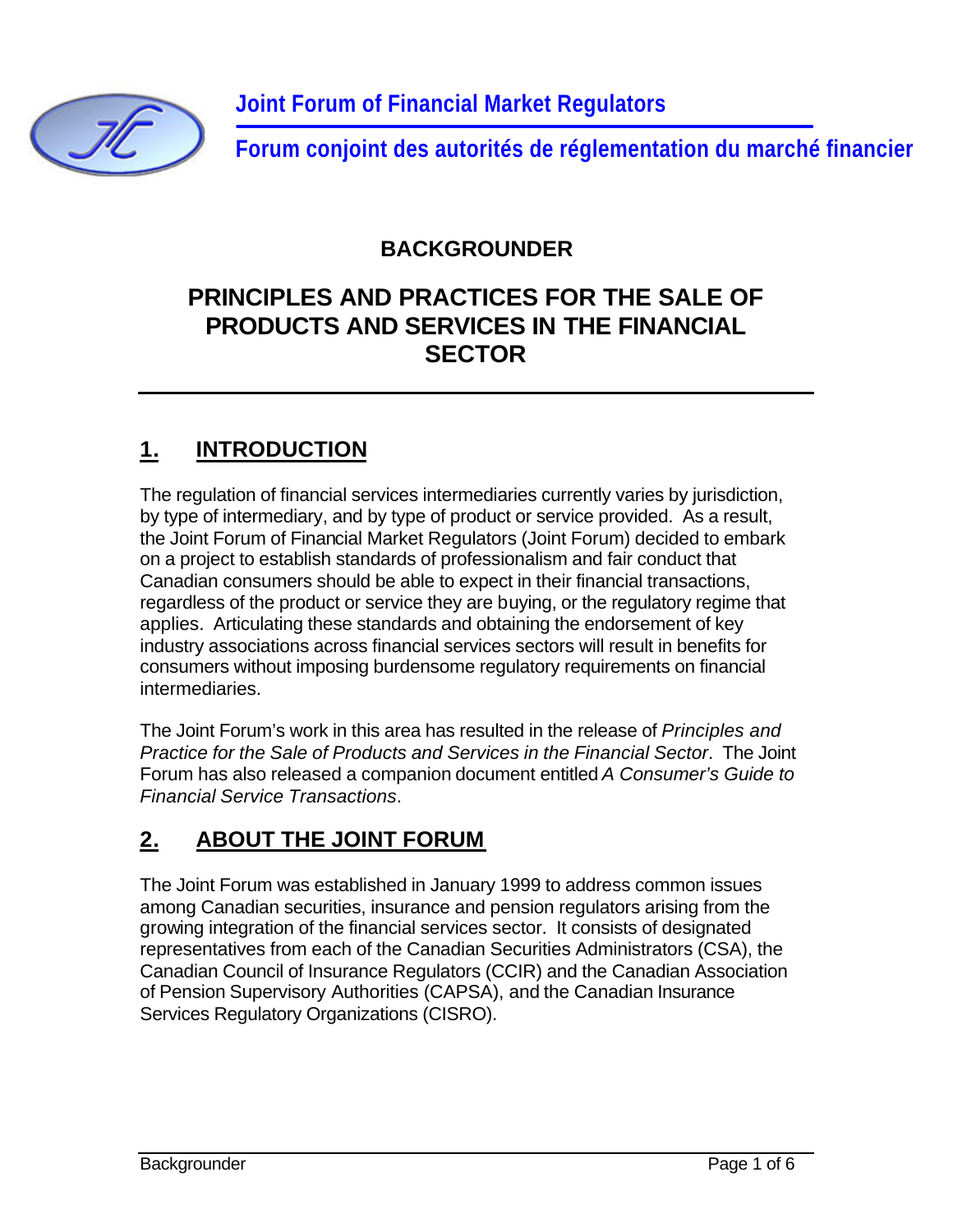The Joint Forum's mission is to proactively facilitate and coordinate the development of harmonized cross-sectoral and cross-jurisdictional solutions to financial services regulatory issues.

### **3. JOINT FORUM PROJECT ON INTERMEDIARY PROFICIENCY AND LICENSING**

The Canadian financial services sector is subject to regulatory systems that are designed for specific functions like securities trading, insurance sales and deposit-taking. Despite the different approaches and terminology of those systems, however, consumers should be able to expect some basic standards of conduct from all financial services providers.

The Joint Forum decided, as one of its principal projects, to look at developing a harmonized approach to intermediary proficiency and licensing. Based on the recommendations of a Joint Forum working group, this project was divided into the following four components:

- 1. core practice standards which other organizations would be able to build upon;
- 2. competency rules (i.e., a unified, common, minimum qualification and entry standard);
- 3. minimum continuing education requirements, and
- 4. the licensing of financial services intermediaries who provide more than one category of service.

The Joint Forum initially decided to pursue the four components sequentially, beginning with practice standards.

## **4. SUB-COMMITTEE ON PRACTICE STANDARDS**

To address the first component of the Joint Forum's intermediary and proficiency licensing project, namely practice standards, a Sub-Committee was formed with the following mandate:

*To develop for adoption by the Joint Forum, a Canada-wide practice standard that would apply to all financial service intermediaries. This national standard would complement other, more detailed standards created by other organizations.* 

The Sub-Committee included representation from the following organizations:

- Canadian Council of Insurance Regulators (CCIR)
- Canadian Securities Administrators (CSA)
- **EXEC** Canadian Insurance Services Regulatory Organizations (CISRO)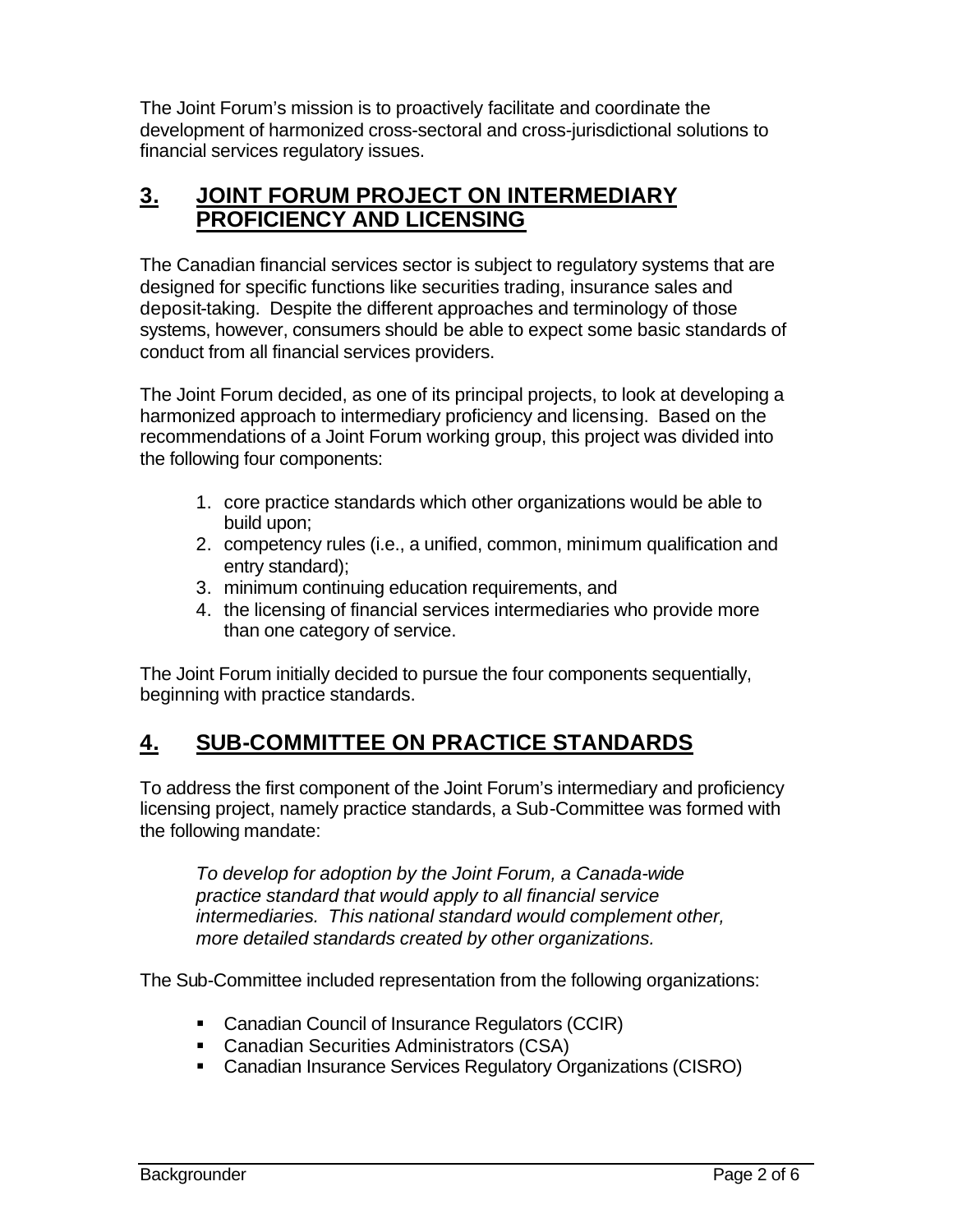- **Mutual Fund Dealers Association (MFDA)**
- **E** Investment Dealers Association of Canada (IDA)
- Real Estate Council of Alberta (RECA)

Although Quebec is not a participant in this project, they have had representatives on the Sub-Committee and have been monitoring the progress of the project since it's beginning. Those representatives were drawn from the:

- the Chambre de la la sécurité financière
- **•** the Bureau des services financiers (BSF) and
- $\blacksquare$  the CVMQ.

The latter two organizations have recently been merged into the Autorité des marchés financiers.

### **5. INDUSTRY LIAISON GROUP**

To assist the Sub-Committee in its task, an Industry Liaison Group was established. This group's role was to facilitate the research phase of the project, review and advise on emerging recommendations, and provide appropriate linkages to the financial community. Invitations were extended to a number of organizations representing financial services intermediaries and companies.

The organizations that nominated a representative to the Industry Liaison Group were as follows:

- Canadian Bankers Association
- Canadian Life and Health Insurance Association
- Canadian Securities Institute
- **Advocis (formerly Canadian Association of Insurance and Financial** Advisors)
- **Federation of Canadian Independent Deposit Brokers**
- ß Insurance Brokers Association of Canada
- ß Independent Financial Brokers of Canada
- **EXEC** Investment Funds Institute of Canada
- Credit Union Central of Canada
- ß Canadian Association of Financial Institutions in Insurance
- **EXEC** Bureau of Canada
- **Financial Planners Standards Council.**

## **6. SCOPE OF THE PROJECT**

During the initial phase of the project, the "universe" of financial intermediaries to be covered by the principles and practices was considered. The Sub-Committee determined that the term "financial service intermediary" should be defined to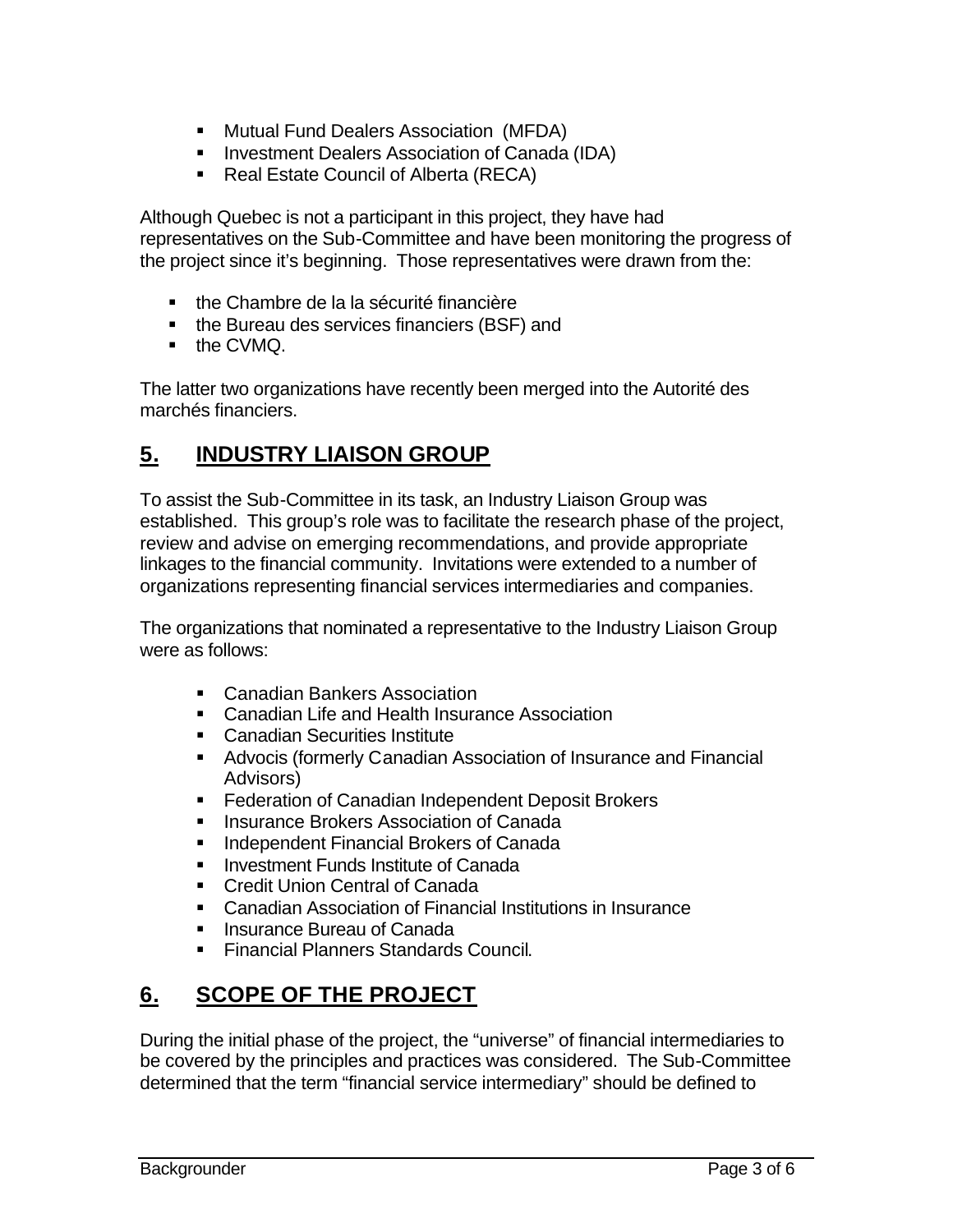mean a participant in the financial services industry who markets products or provides financial advice or services to clients. In a particular instance this could be a person, firm and/or a financial institution. The definition is intended to include the following intermediaries:

- life insurance agents and brokers
- **•** property and casualty insurance agents and brokers
- **securities registrants**
- loan brokers
- mortgage brokers
- deposit brokers
- **financial planners**
- $\blacksquare$  employees of financial institutions who market financial products (e.g., bank employees who market creditor insurance).

#### **7. DEVELOPMENT OF THE JOINT FORUM PRINCIPLES AND PRACTICES AND THE COMPANION CONSUMER'S GUIDE**

At the beginning of the project, a comprehensive matrix of regulation affecting all industries and across all jurisdictions was compiled to highlight and compare existing rules governing intermediaries. In addition, dozens of existing codes of conduct in the financial sector in Canada and in other countries were examined. From this material, the Sub-Committee did a comprehensive review of the major themes and principles.

As a result of this work, the Sub-Committee identified a number of key principles that appeared regularly in different codes. The most relevant common core principles were extracted and were included in the Joint Forum's *Principles and Practices for the Sale of Products and Services in the Financial Sector*. In order to make the principles and practices more accessible to consumers, a companion document was created entitled *A Consumer's Guide to Financial Transactions*.

The results of the Sub-Committee's work culminated in the release of a consultation package on March 6, 2003. The comment period closed on May 29, 2003. There were 17 submissions in total. All submissions can be viewed on the Joint Forum website (www.jointforum.ca).

As a result of reviewing the comment letters received, some changes were made to the Principles and Practices document, as well as the Consumer's Guide. The changes were not substantive in nature and were outlined in a *Summary of Comments and Responses* that was published on February 13, 2004.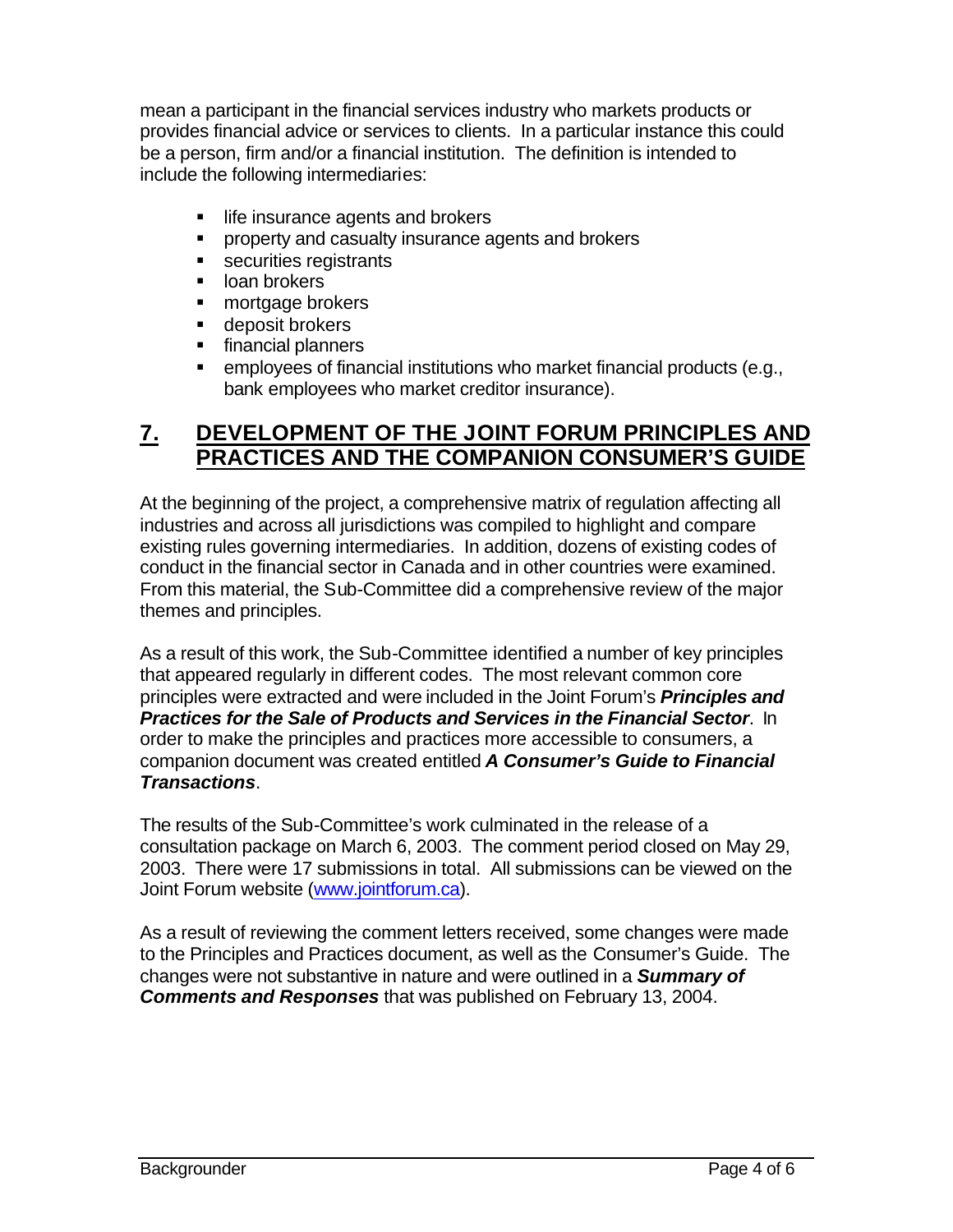## **8. OVERVIEW OF THE PRINCIPLES AND PRACTICES**

With this initiative, the Joint Forum sought to develop a common language to express minimum obligations that should apply to the conduct of all financial services intermediaries in their dealings with consumers of financial products and services.

The eight principles and practices outlined by the Joint Forum are as follows:

- 1. Interests of the Client
- 2. Needs of the Client ("Know Your Client")
- 3. Professionalism
- 4. Confidentiality
- 5. Conflicts of Interest
- 6. Disclosure
- 7. Unfair Practices
- 8. Client Redress

### **9. VOLUNTARY APPROACH**

From the beginning the Joint Forum's preference has been to develop voluntary principles that intermediaries would adopt. The Sub-Committee, therefore, set out to create principles and practices that industry associations and associations representing intermediaries would endorse on behalf of their members. For this reason, the principles and practices that have been identified are expressed in general terms and rely on high-level principles rather than specific details. A benefit of this approach is that they are general enough to dovetail with the existing codes of industry associations. In addition, voluntary codes can complement requirements set down by law and can be adapted to changing circumstances more quickly than a statutory code can.

Once the principles and practices are widely adopted by industry associations, the Joint Forum is confident that they will come to be seen as the norm. Competition and market forces will operate to encourage higher standards to the benefit of consumers.

### **10. EXPECTATIONS OF THE JOINT FORUM**

It is expected that industry associations and associations representing intermediaries will inform their members of the Joint Forum's work in this area and encourage their members to adopt the principles and practices that have been set out. Ultimately, the Joint Forum would like to see the principles and practices incorporated or reflected into the codes of conduct of these organizations and for adherence to those codes to be actively promoted. These groups would be free to add additional details designed to accommodate the